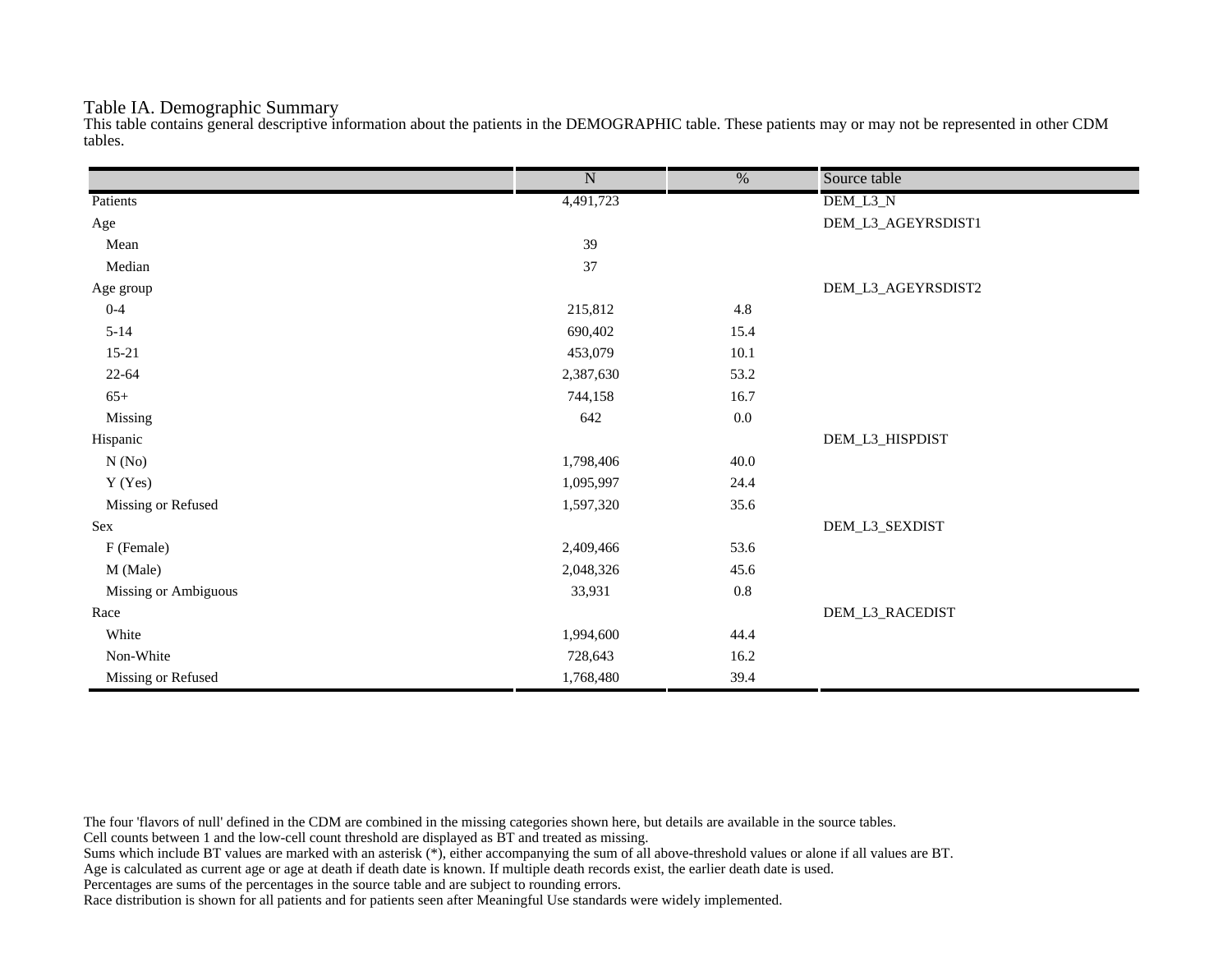#### Table IA. Demographic Summary (continued)

This table contains general descriptive information about the patients in the DEMOGRAPHIC table. These patients may or may not be represented in other CDM tables.

|                                                                                                                                                                   | $\mathbf N$      | $\%$  | Source table      |
|-------------------------------------------------------------------------------------------------------------------------------------------------------------------|------------------|-------|-------------------|
|                                                                                                                                                                   |                  |       |                   |
| Race among patients with at least 1 encounter after December 2011                                                                                                 |                  |       | XTBL_L3_RACE_ENC  |
| White                                                                                                                                                             | 1,932,874        | 46.7  |                   |
| Non-White                                                                                                                                                         | 706,835          | 17.0  |                   |
| Missing or Refused                                                                                                                                                | 1,496,521        | 36.1  |                   |
| Gender Identity                                                                                                                                                   |                  |       | DEM_L3_GENDERDIST |
| GQ (Genderqueer/Non-Binary)                                                                                                                                       | $\overline{0}$   | 0.0   |                   |
| $M$ (Man)                                                                                                                                                         | $\theta$         | 0.0   |                   |
| W (Woman)                                                                                                                                                         | $\boldsymbol{0}$ | 0.0   |                   |
| MU (Multiple gender categories), SE (Something else),<br>TF (Transgender female/Trans woman/Male-to-female),<br>or TM (Transgender male/Trans man/Female-to-male) | $\mathbf{0}$     | 0.0   |                   |
| Missing or Refused                                                                                                                                                | 4,491,723        | 100.0 |                   |
| <b>Sexual Orientation</b>                                                                                                                                         |                  |       | DEM_L3_ORIENTDIST |
| Bisexual                                                                                                                                                          | $\mathbf{0}$     | 0.0   |                   |
| Gay                                                                                                                                                               | $\overline{0}$   | 0.0   |                   |
| Lesbian                                                                                                                                                           | $\overline{0}$   | 0.0   |                   |
| Queer                                                                                                                                                             | $\overline{0}$   | 0.0   |                   |
| Straight                                                                                                                                                          | $\theta$         | 0.0   |                   |
| AS (Asexual), MU (Multiple sexual orientations),<br>SE (Something else), QS (Questioning)                                                                         | $\mathbf{0}$     | 0.0   |                   |
| Missing or Refused                                                                                                                                                | 4,491,723        | 100.0 |                   |

The four 'flavors of null' defined in the CDM are combined in the missing categories shown here, but details are available in the source tables.

Cell counts between 1 and the low-cell count threshold are displayed as BT and treated as missing.

Sums which include BT values are marked with an asterisk (\*), either accompanying the sum of all above-threshold values or alone if all values are BT.

Age is calculated as current age or age at death if death date is known. If multiple death records exist, the earlier death date is used.

Percentages are sums of the percentages in the source table and are subject to rounding errors.

Race distribution is shown for all patients and for patients seen after Meaningful Use standards were widely implemented.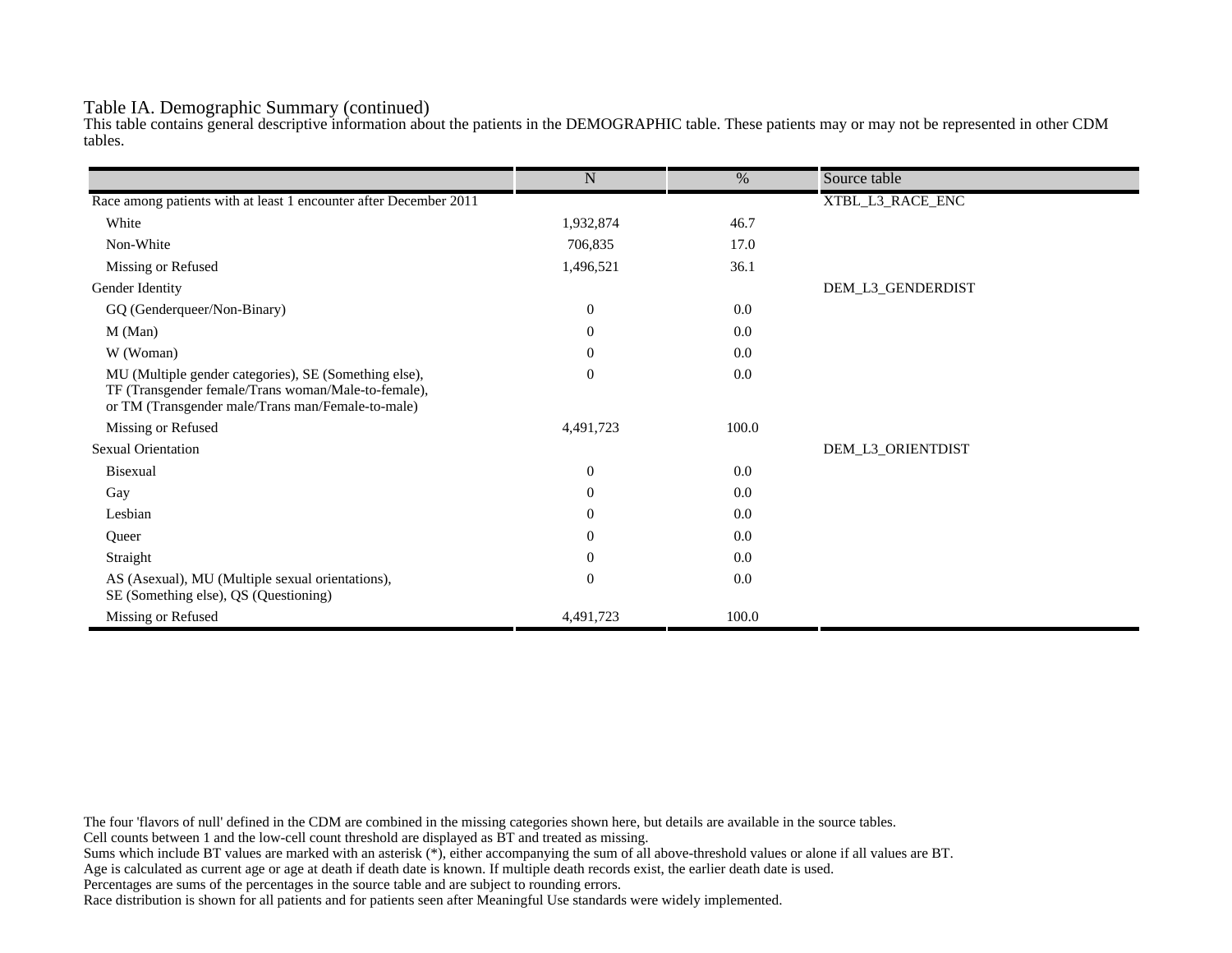## Table IB. Potential Pools of Patients

This table illustrates the number of patients meeting different inclusion criteria and supports Data Check 3.04 (less than 50% of patients with encounters have DIAGNOSIS records) and Data Check 3.05 (less than 50% of patients with encounters have PROCEDURES records). Data check exceptions are highlighted in red and must be corrected.

| Metric                                                                                                                                          | <b>Metric Description</b>                                                                                                                                    | Result  | Source table                 |
|-------------------------------------------------------------------------------------------------------------------------------------------------|--------------------------------------------------------------------------------------------------------------------------------------------------------------|---------|------------------------------|
| Potential pool of patients for observational studies                                                                                            | Number of unique patients with at least 1 ED, EI, IP, OS, TH, or AV encounter<br>within the past 5 years                                                     | 831,946 | ENC_L3_DASH2                 |
| Potential pool of patients for trials                                                                                                           | Number of unique patients with at least 1 ED, EI, IP, OS, TH, or AV encounter<br>within the past 1 year                                                      | 469,028 | ENC L3 DASH2                 |
| Potential pool of patients for studies requiring data<br>on diagnoses, vital measures and (a) medications<br>or (b) medications and lab results | Number of unique patients with at least 1 encounter and DIAGNOSIS and<br>VITAL records within the past 5 years                                               | 551,808 | XTBL L3 DASH1                |
|                                                                                                                                                 | Number of unique patients with at least 1 encounter and DIAGNOSIS, VITAL,<br>and PRESCRIBING or DISPENSING records within the past 5 years                   | 528,823 | XTBL L3 DASH2                |
|                                                                                                                                                 | Number of unique patients with at least 1 encounter and DIAGNOSIS, VITAL,<br>PRESCRIBING or DISPENSING, and LAB RESULT CM records within the<br>past 5 years | 328,078 | XTBL L3 DASH3                |
| Patients with diagnosis data                                                                                                                    | Percentage of patients with encounters who have at least 1 diagnosis                                                                                         | 69%     | $ENC$ $L3$ $N$ ;<br>DIA L3 N |
| Patients with procedure data                                                                                                                    | Percentage of patients with encounters who have at least 1 procedure                                                                                         | 62%     | $ENC_L3_N;$<br>PRO_L3_N      |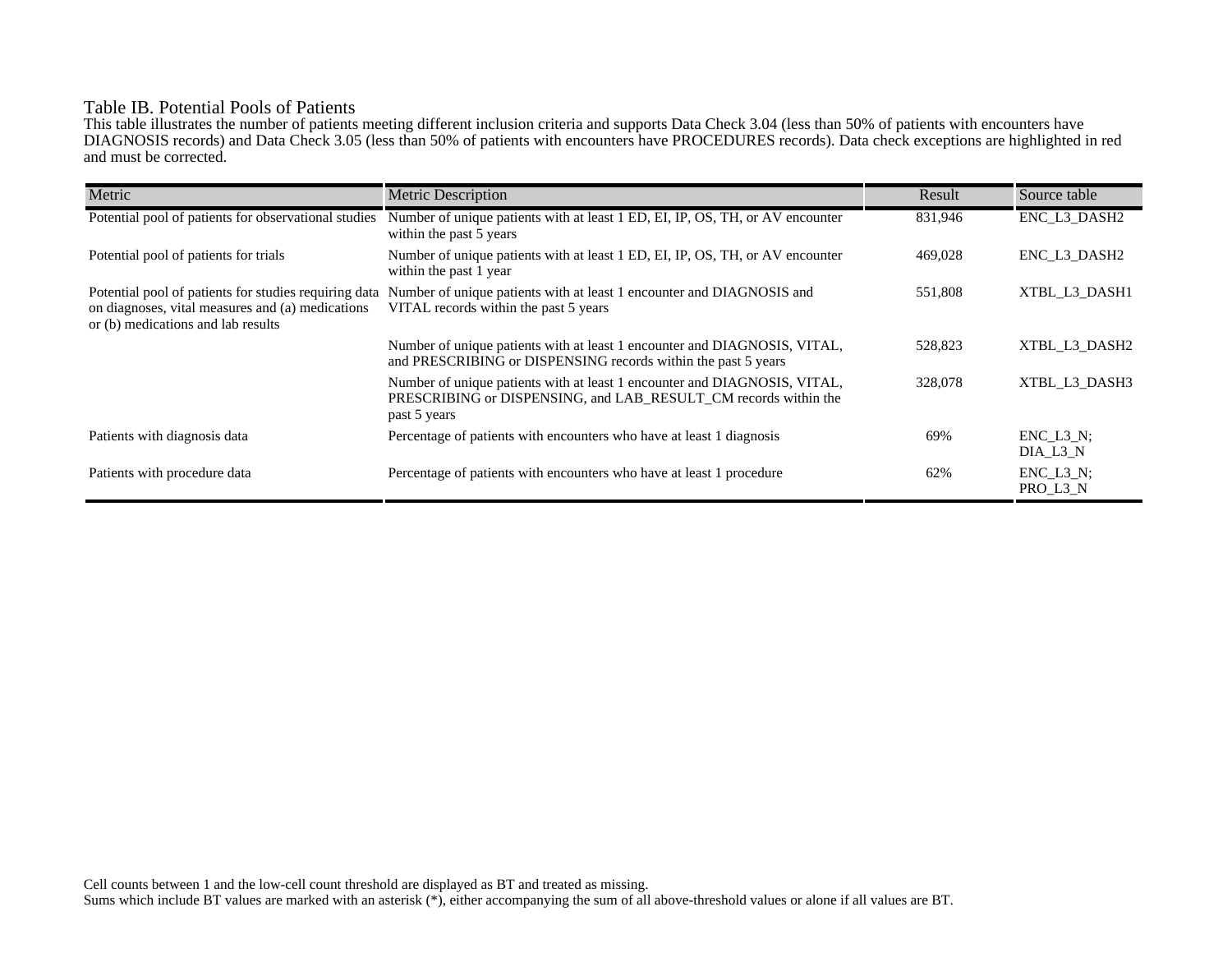### Table IC. Height, Weight, and Body Mass Index

This table contains descriptive statistics and frequencies of VITAL measurements.

|                                    | Result    | %    | Source table   |
|------------------------------------|-----------|------|----------------|
| Height measurements                |           |      | VIT_L3_HT_DIST |
| Records                            | 5,372,085 |      |                |
| Height (inches), mean              | 66        |      |                |
| Height (inches), median            | 66        |      |                |
| Weight measurements                |           |      | VIT_L3_WT_DIST |
| Records                            | 5,849,733 |      |                |
| Weight (lbs.), mean                | 180       |      |                |
| Weight (lbs.), median              | 175       |      |                |
| Body Mass Index (BMI) measurements |           |      | VIT_L3_BMI     |
| Records                            | 5,836,377 |      |                |
| $BMI \leq=25$                      | 2,123,623 | 36.4 |                |
| <b>BMI 26-30</b>                   | 1,823,434 | 31.2 |                |
| $BMI > = 31$                       | 1,889,320 | 32.4 |                |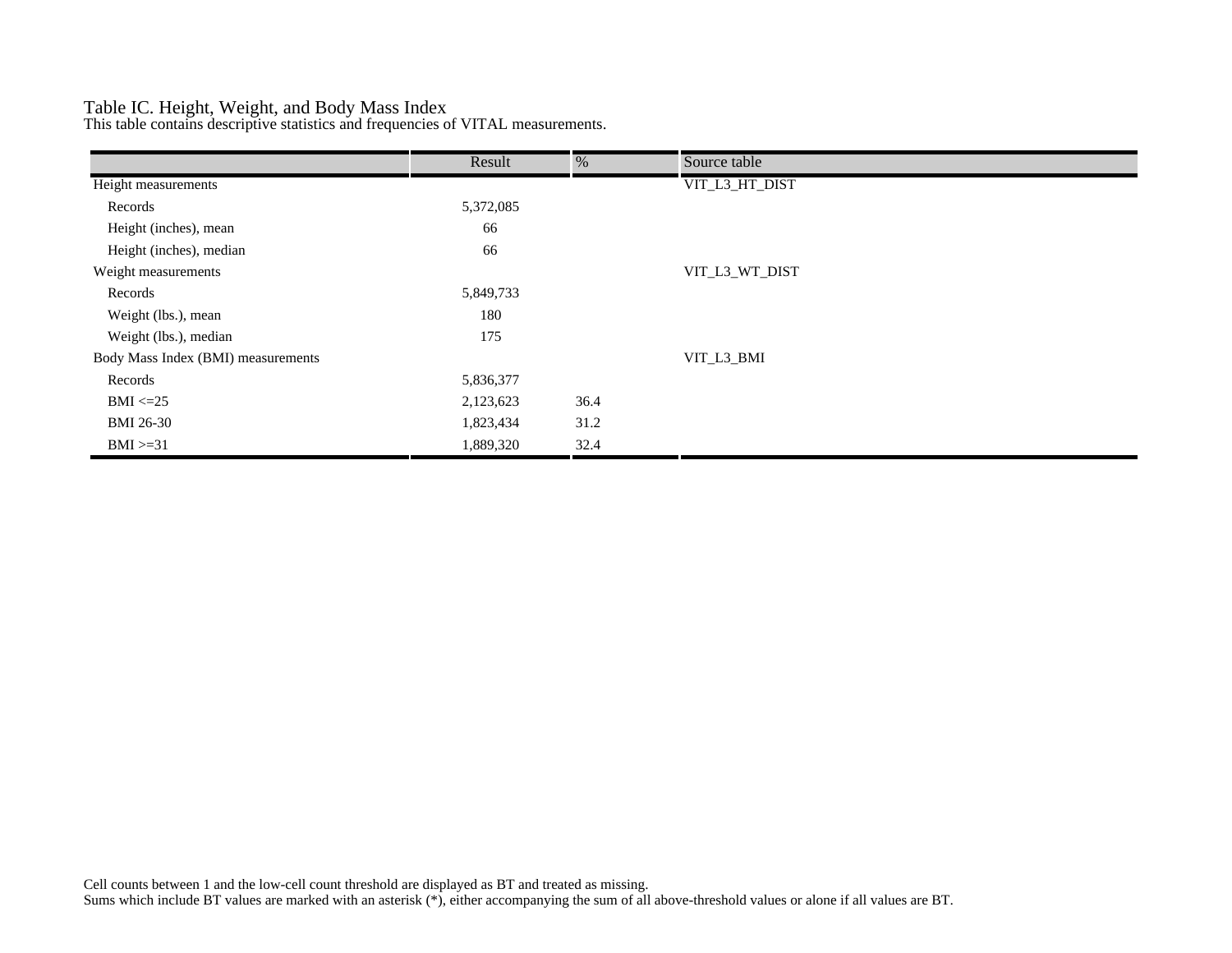#### Table 1D. Records, Refresh Dates, Patients, Encounters, and Date Ranges by Table

This table displays record counts and refresh dates for all populated tables, and summary counts and date ranges for the characterized data. The characterized data may be a subset of all data for all tables except for DEMOGRAPHIC, DEATH\_CAUSE, HASH\_TOKEN, LAB\_HISTORY, LDS\_ADDRESS\_HISTORY, and PROVIDER. Differences are due to the lookback date restriction and/or the exclusion of LOINC codes that may contain PII from the OBS\_CLIN, OBS\_GEN, LAB\_RESULT\_CM and PRO\_CM tables. These data support Data Check 1.18 (table refresh dates are not documented). Data check exceptions are highlighted in red and must be corrected.

|                    |             | All Data        | <b>Characterized Data</b> |           | <b>Characterized Data Range</b> |                                       |                        |                    |                                            |
|--------------------|-------------|-----------------|---------------------------|-----------|---------------------------------|---------------------------------------|------------------------|--------------------|--------------------------------------------|
| Table              | Records     | Refresh<br>Date | Records                   | Patients  | Encounters                      | Field name                            | 5th<br>Percentile      | 95th<br>Percentile | <b>Source Tables</b>                       |
| <b>DEMOGRAPHIC</b> | 4,491,723   | 05JAN2022       | 4,491,723                 | 4,491,723 | ---                             | <b>BIRTH_DATE</b>                     | 1943_Jan               | 2016_Nov           | XTBL_L3_REFRESH_<br>DATE:<br>XTBL L3 DATES |
| <b>ENROLLMENT</b>  | 1,887,452   | 05JAN2022       | 1,887,452                 | 1,887,452 | $---$                           | <b>ENR START</b><br>DATE <sup>^</sup> | 2010_Mar               | 2021 Mar           | XTBL_L3_REFRESH_<br>DATE;<br>XTBL_L3_DATES |
| <b>ENCOUNTER</b>   | 128,359,501 | 05JAN2022       | 112,392,324               | 4,136,230 | 112,392,324                     | <b>ADMIT_DATE</b>                     | $2012$ <sub>-Sep</sub> | 2021_Sep           | XTBL_L3_REFRESH_<br>DATE:<br>XTBL_L3_DATES |
| <b>DIAGNOSIS</b>   | 176,031,647 | 05JAN2022       | 157,499,726               | 2,848,929 | 47,686,990                      | <b>ADMIT DATE</b>                     | $2012$ <sub>-Sep</sub> | 2021_Aug           | XTBL_L3_REFRESH_<br>DATE:<br>XTBL_L3_DATES |
| <b>PROCEDURES</b>  | 151,182,794 | 05JAN2022       | 128,511,746               | 2,564,168 | 27,431,147                      | <b>ADMIT DATE</b>                     | $2012$ <sub>-Sep</sub> | 2021 Jul           | XTBL_L3_REFRESH_<br>DATE:<br>XTBL_L3_DATES |
| <b>DEATH</b>       | 38,832      | 05JAN2022       | 38,832                    | 38,832    | $---$                           | <b>DEATH DATE</b>                     | 2013_Mar               | 2021_Aug           | XTBL_L3_REFRESH_<br>DATE;<br>XTBL_L3_DATES |
| <b>VITAL</b>       | 7,781,251   | 05JAN2022       | 7,038,545                 | 827,038   | 7,038,545                       | <b>MEASURE DATE</b>                   | 2012_Oct               | 2021_Sep           | XTBL_L3_REFRESH_<br>DATE:<br>XTBL_L3_DATES |
| LAB RESULT CM      | 208,648,135 | 05JAN2022       | 188,239,786               | 716,923   | 4,603,563                       | <b>RESULT_DATE</b>                    | 2012_Nov               | 2021_Aug           | XTBL_L3_REFRESH_<br>DATE:<br>XTBL_L3_DATES |
| <b>PRESCRIBING</b> | 51,878,691  | 05JAN2022       | 47,184,363                | 794,568   | 9,831,931                       | RX ORDER DATE                         | 2012 Nov               | $2021$ Aug         | XTBL_L3_REFRESH_<br>DATE:<br>XTBL_L3_DATES |

^The lookback date for ENROLLMENT considers either ENR\_START\_DATE or ENR\_END\_DATE, but only ENR\_START\_DATE is displayed here. Descriptive statistics for ENR\_END\_DATE are available in the XTBL\_L3\_DATES dataset.

The source for the total number of records is the DATAMART\_ALL table.

Cell counts between 1 and the low-cell count threshold are displayed as BT and treated as missing.

Records are the sum of ALL\_N and NULL\_N for the field which is the primary key for the table. Patients are the sum of DISTINCT\_N and NULL\_N for the PATID field. Encounters are the sum of DISTINCT\_N and NULL\_N for the ENCOUNTERID field.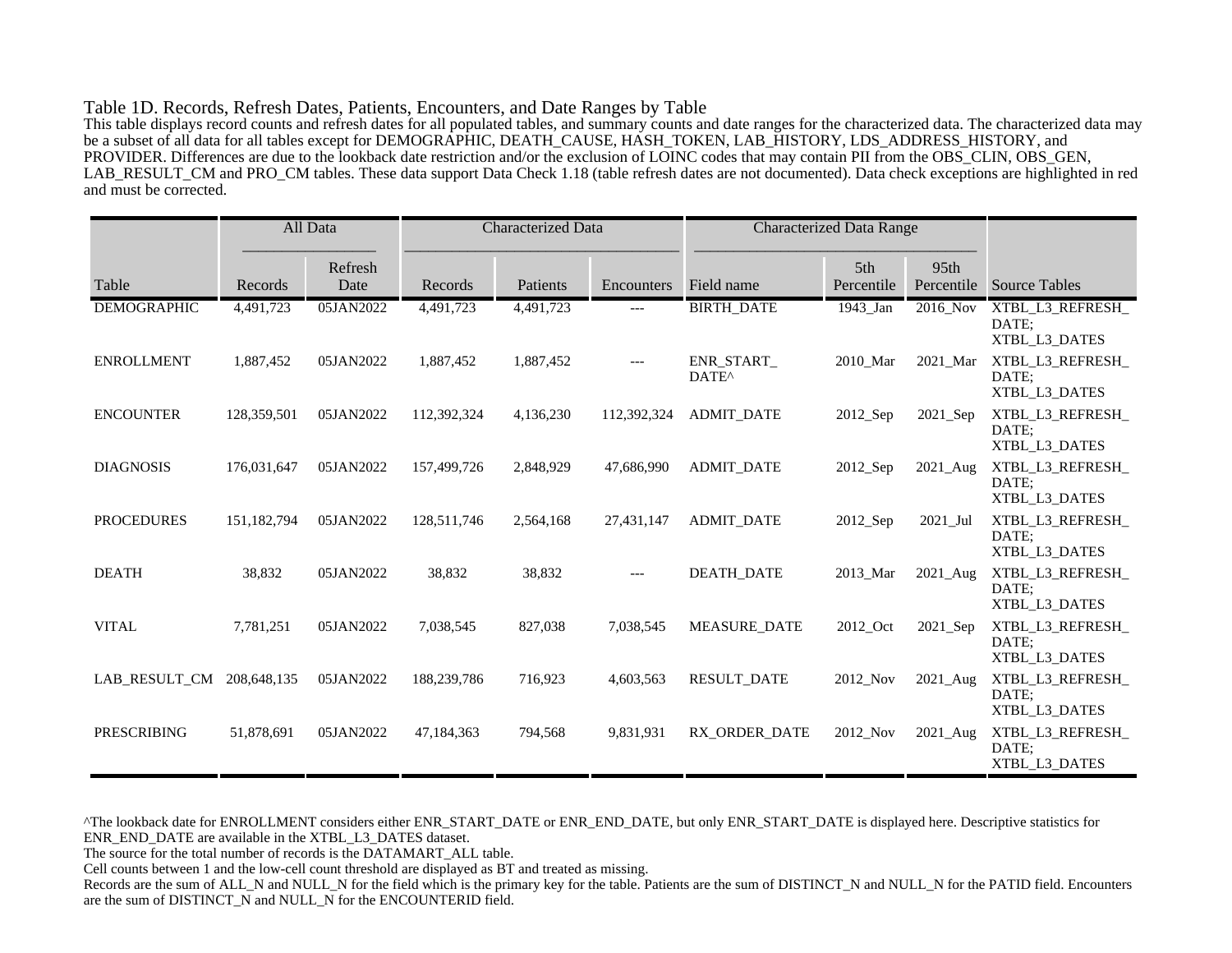Table 1D. Records, Refresh Dates, Patients, Encounters, and Date Ranges by Table (continued - page 2 of 3) This table displays record counts and refresh dates for all populated tables, and summary counts and date ranges for the characterized data. The characterized data may be a subset of all data for all tables except for DEMOGRAPHIC, DEATH\_CAUSE, HASH\_TOKEN, LAB\_HISTORY, LDS\_ADDRESS\_HISTORY, and PROVIDER. Differences are due to the lookback date restriction and/or the exclusion of LOINC codes that may contain PII from the OBS\_CLIN, OBS\_GEN, LAB\_RESULT\_CM and PRO\_CM tables. These data support Data Check 1.18 (table refresh dates are not documented). Data check exceptions are highlighted in red and must be corrected.

|                   |             | All Data        | <b>Characterized Data</b> |           |            | <b>Characterized Data Range</b> |                   |                                |                                            |
|-------------------|-------------|-----------------|---------------------------|-----------|------------|---------------------------------|-------------------|--------------------------------|--------------------------------------------|
| Table             | Records     | Refresh<br>Date | Records                   | Patients  | Encounters | Field name                      | 5th<br>Percentile | 95 <sub>th</sub><br>Percentile | <b>Source Tables</b>                       |
| <b>DISPENSING</b> | 171,921,916 | 05JAN2022       | 167, 241, 055             | 1,444,466 | $---$      | <b>DISPENSE DATE</b>            | 2013_Dec          | $2021$ _Jun                    | XTBL_L3_REFRESH_<br>DATE:<br>XTBL_L3_DATES |
| <b>CONDITION</b>  | 7,266,152   | 05JAN2022       | 5,908,993                 | 726,385   | 2,344,037  | REPORT_DATE                     | 2012_Oct          | $2021$ _Jun                    | XTBL_L3_REFRESH_<br>DATE:<br>XTBL_L3_DATES |
| <b>PROVIDER</b>   | 76,901      | 05JAN2022       | 76,901                    |           |            |                                 |                   | $---$                          | XTBL_L3_REFRESH_<br><b>DATE</b>            |
| <b>MED_ADMIN</b>  | 58,878,334  | 05JAN2022       | 52,257,295                | 394,440   | 2,637,045  | MEDADMIN<br>START_DATE          | 2012_Oct          | $2021$ _Aug                    | XTBL_L3_REFRESH_<br>DATE:<br>XTBL L3 DATES |
| <b>OBS_CLIN</b>   | 31,906,255  | 05JAN2022       | 28,840,485                | 668,030   | 6,285,023  | OBSCLIN_START_<br><b>DATE</b>   | 2012_Oct          | $2021$ Aug                     | XTBL_L3_REFRESH_<br>DATE:<br>XTBL L3 DATES |
| <b>OBS GEN</b>    | 5,645       | 05JAN2022       | 5,644                     | 4,050     | 5,176      | OBSGEN START<br><b>DATE</b>     | $2015$ Jun        | $2021$ _Aug                    | XTBL L3 REFRESH<br>DATE:<br>XTBL L3 DATES  |
| PCORNET_TRIAL     | 57          | 05JAN2022       | 57                        | 57        |            |                                 |                   |                                | XTBL_L3_REFRESH_<br><b>DATE</b>            |

^The lookback date for ENROLLMENT considers either ENR\_START\_DATE or ENR\_END\_DATE, but only ENR\_START\_DATE is displayed here. Descriptive statistics for ENR\_END\_DATE are available in the XTBL\_L3\_DATES dataset. The source for the total number of records is the DATAMART\_ALL table. Cell counts between 1 and the low-cell count threshold are displayed as BT and treated as missing. Records are the sum of ALL\_N and NULL\_N for the field which is the primary key for the table. Patients are the sum of DISTINCT\_N and NULL\_N for the PATID field. Encounters are the sum of DISTINCT\_N and NULL\_N for the ENCOUNTERID field.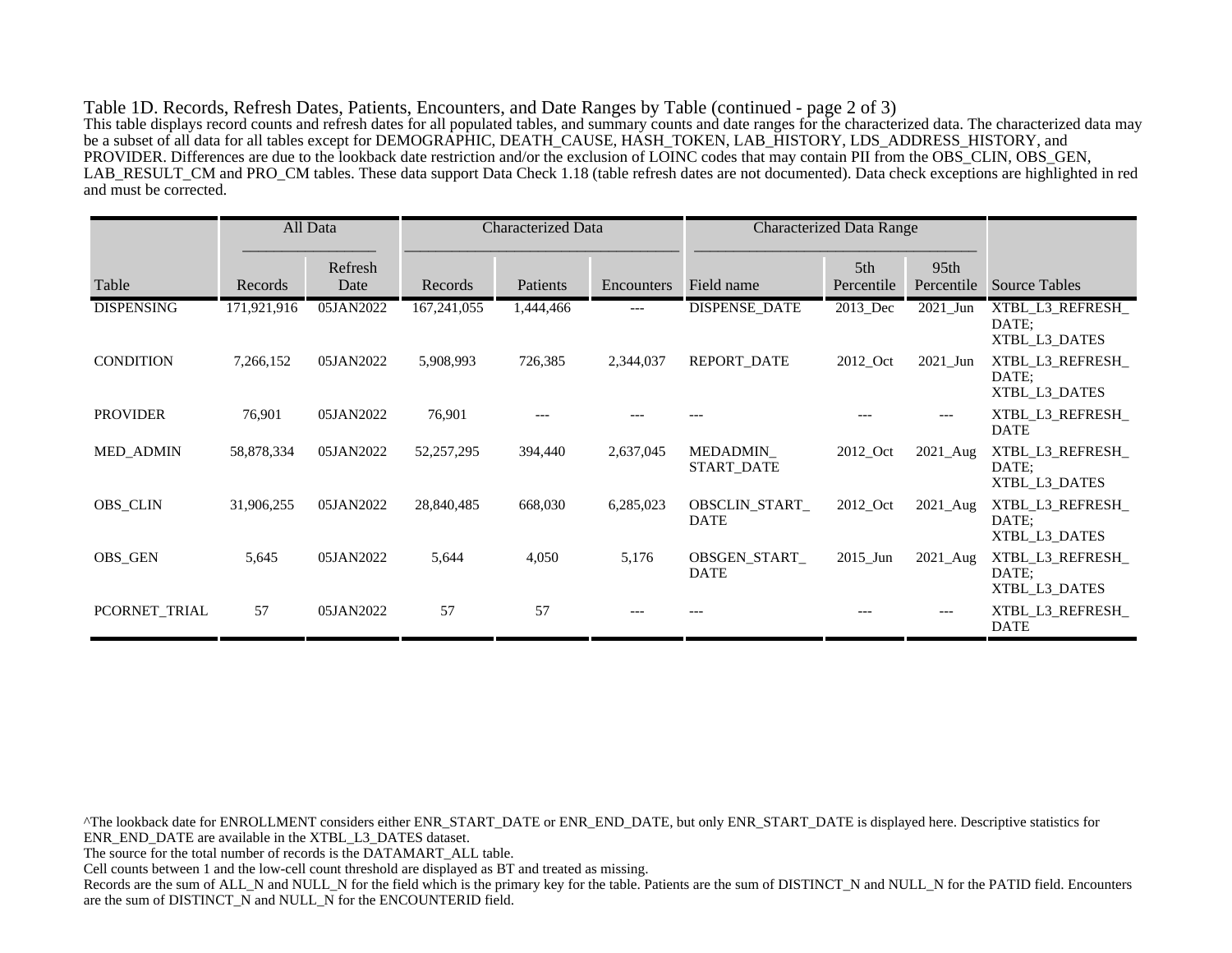Table 1D. Records, Refresh Dates, Patients, Encounters, and Date Ranges by Table (continued - page 3 of 3) This table displays record counts and refresh dates for all populated tables, and summary counts and date ranges for the characterized data. The characterized data may be a subset of all data for all tables except for DEMOGRAPHIC, DEATH\_CAUSE, HASH\_TOKEN, LAB\_HISTORY, LDS\_ADDRESS\_HISTORY, and PROVIDER. Differences are due to the lookback date restriction and/or the exclusion of LOINC codes that may contain PII from the OBS\_CLIN, OBS\_GEN, LAB\_RESULT\_CM and PRO\_CM tables. These data support Data Check 1.18 (table refresh dates are not documented). Data check exceptions are highlighted in red and must be corrected.

|                               |           | All Data        | Characterized Data |           |            | <b>Characterized Data Range</b> |                   |                                |                                           |
|-------------------------------|-----------|-----------------|--------------------|-----------|------------|---------------------------------|-------------------|--------------------------------|-------------------------------------------|
| Table                         | Records   | Refresh<br>Date | Records            | Patients  | Encounters | Field name                      | 5th<br>Percentile | 95 <sub>th</sub><br>Percentile | <b>Source Tables</b>                      |
| <b>HASH TOKEN</b>             | 4,491,723 | 05JAN2022       | 4,491,723          | 4,491,723 | $---$      | $---$                           | $---$             | ---                            | XTBL L3 REFRESH<br><b>DATE</b>            |
| LDS ADDRESS<br><b>HISTORY</b> | 4,365,471 | 05JAN2022       | 4,365,471          | 4,365,471 | $---$      | $---$                           | $---$             | $---$                          | XTBL L3 REFRESH<br><b>DATE</b>            |
| <b>IMMUNIZATION</b>           | 2,108,275 | 05JAN2022       | 1.996.906          | 412,216   | 887,593    | VX RECORD DATE                  | $2015$ Jan        | 2021 Dec                       | XTBL L3 REFRESH<br>DATE:<br>XTBL L3 DATES |

^The lookback date for ENROLLMENT considers either ENR\_START\_DATE or ENR\_END\_DATE, but only ENR\_START\_DATE is displayed here. Descriptive statistics for ENR\_END\_DATE are available in the XTBL\_L3\_DATES dataset. The source for the total number of records is the DATAMART\_ALL table. Cell counts between 1 and the low-cell count threshold are displayed as BT and treated as missing. Records are the sum of ALL\_N and NULL\_N for the field which is the primary key for the table. Patients are the sum of DISTINCT\_N and NULL\_N for the PATID field. Encounters are the sum of DISTINCT\_N and NULL\_N for the ENCOUNTERID field.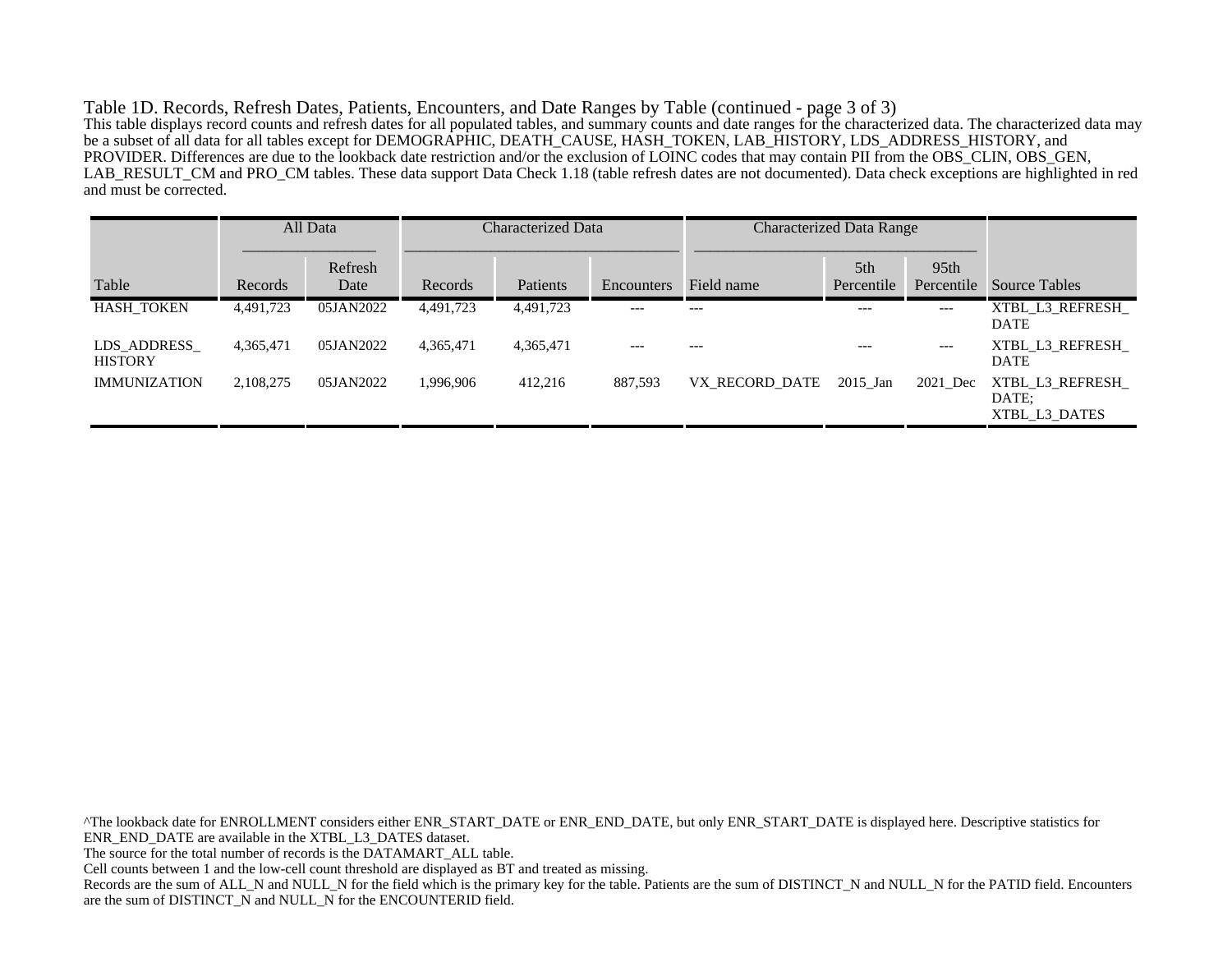# Table IE. Records Per Table By Encounter Type

This table contains record counts by encounter type for the ENCOUNTER, DIAGNOSIS, and PROCEDURES tables.

|                                         | <b>ENCOUNTER</b> |      | <b>DIAGNOSIS</b> |      | <b>PROCEDURES</b> |      |
|-----------------------------------------|------------------|------|------------------|------|-------------------|------|
| <b>Encounter Type</b>                   | N                | $\%$ | N                | $\%$ | N                 | %    |
| AV (Ambulatory Visit)                   | 33,049,931       | 29.4 | 77,145,455       | 49.0 | 38,467,192        | 29.9 |
| ED (Emergency Dept)                     | 1,602,345        | 1.4  | 5,781,502        | 3.7  | 3,820,062         | 3.0  |
| EI (ED to IP Stay)                      |                  |      |                  |      |                   |      |
| IC (Institutional Professional Consult) | $\Omega$         |      | $\Omega$         |      | $\Omega$          |      |
| IP (Inpatient Hospital Stay)            | 819,304          | 0.7  | 11,742,301       | 7.5  | 27,186,893        | 21.2 |
| IS (Non-acute Institutional Stay)       | $\Omega$         |      | $\Omega$         |      | $\Omega$          |      |
| OA (Other Ambulatory Visit)             | 12,445,006       | 11.1 | 4,237,793        | 2.7  | 640,928           | 0.5  |
| OS (Observation Stay)                   | $\Omega$         |      | $\Omega$         |      | $\Omega$          |      |
| TH (Telehealth)                         |                  |      |                  |      |                   |      |
| Missing, NI, UN or OT                   | 64,475,738       | 57.4 | 58, 592, 675     | 37.2 | 58,396,671        | 45.4 |
| Total                                   | 112,392,324      |      | 157,499,726      |      | 128,511,746       |      |
| Source table                            | ENC_L3_ENCTYPE   |      | DIA_L3_ENCTYPE   |      | PRO_L3_ENCTTPE    |      |